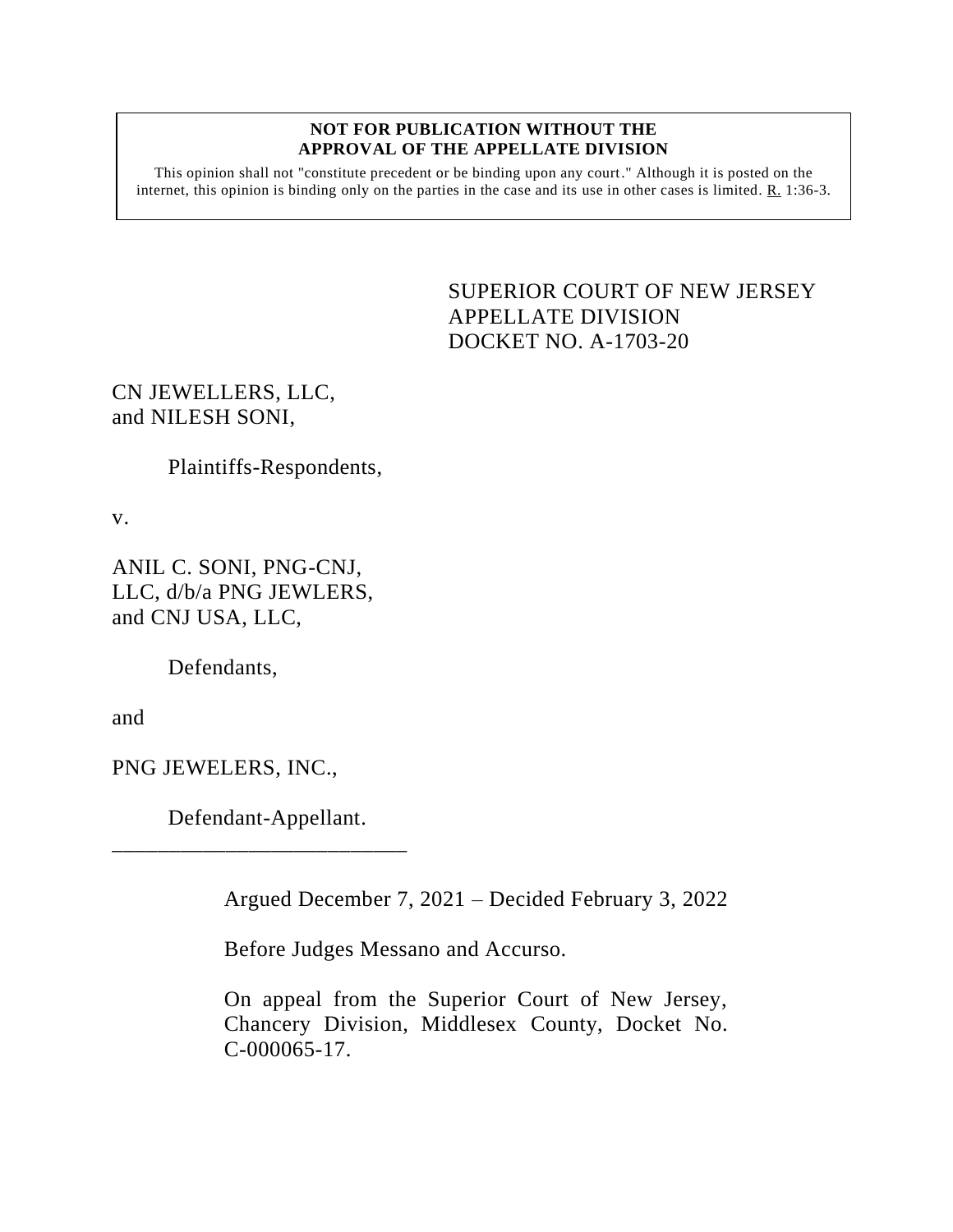Paul S. Grossman argued the cause for appellants (Weiner Law Group, LLP, attorneys; Paul S. Grossman, of counsel and on the briefs).

John van Loben Sels (Fish IP Law, LLP) of the California bar, admitted pro hac vice, and Samantha F. Green argued the cause for respondents (Sidkoff, Pincus & Green, PC, attorneys; John van Loben Sels, Samantha F. Green, and Matthew Lusich (Fish IP Law, LLP) of the California bar, admitted pro hac vice, on the brief).

### PER CURIAM

Defendant PNG Jewelers, Inc. (PNG), appeals the denial of its motion to vacate default judgment against defendant in favor of plaintiffs CN Jewellers LLC (CNJ) and Nilesh Soni (Nilesh) in the amount of  $$486,662.56$ .<sup>1</sup> We reverse.

I.

## (A)

In April 2017, plaintiffs filed a verified complaint setting forth the following factual allegations supporting their claims.

Nilesh and defendant Anil Soni were the sole members of CNJ, which was formed in 2010 and operated a jewelry store in Edison. Anil failed to make

<sup>&</sup>lt;sup>1</sup> We use first names on occasion to avoid confusion because individuals share the same last name. We intend no disrespect by this informality.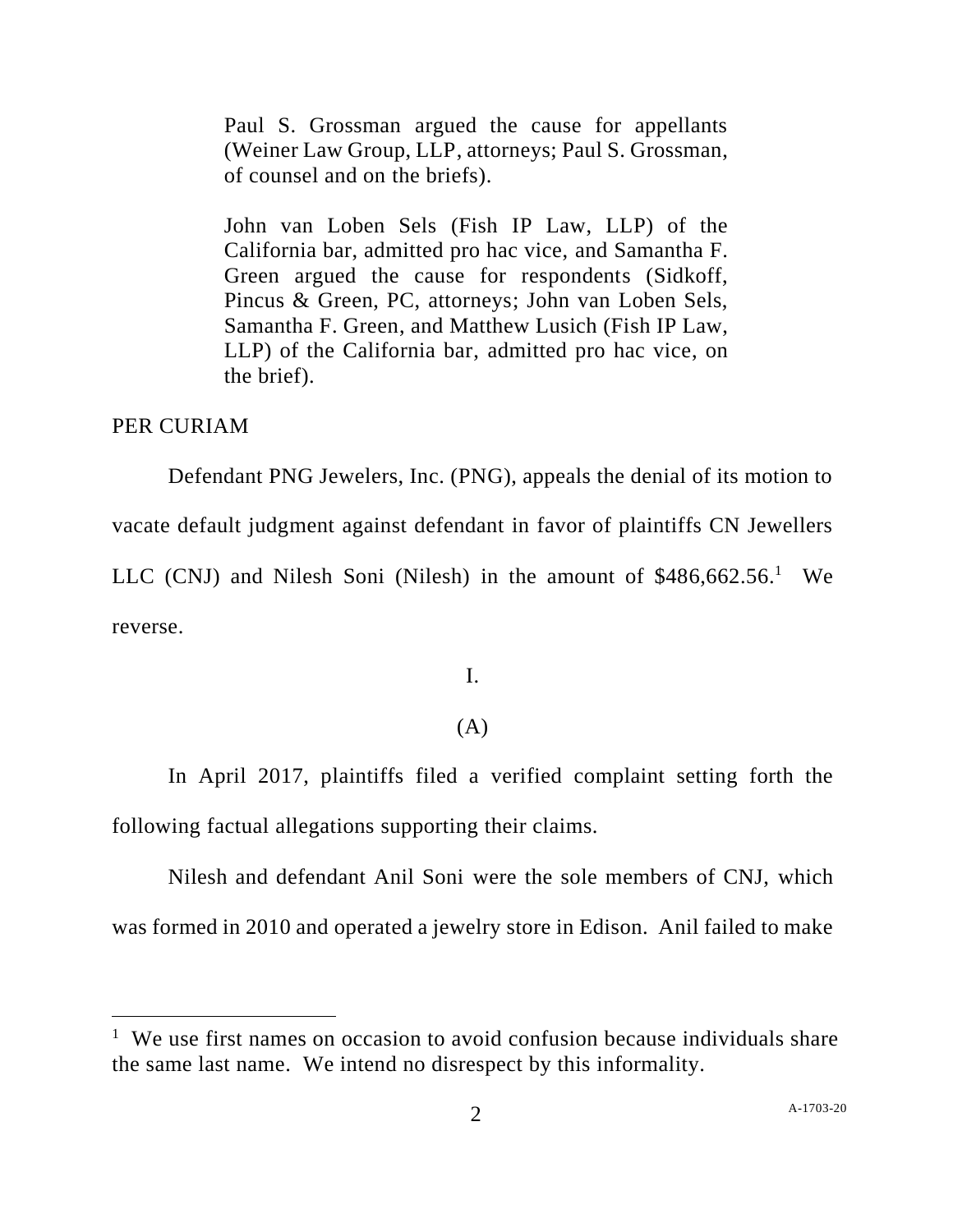required capital contributions, resulting in revisions to their membership interests. Nilesh left for India in 2015, and, by the end of that year, Anil retained only a 17.4% interest in the LLC; Anil managed the business while Nilesh was away.

CNJ became substantially indebted to a supplier in India due to Anil's poor management. 2 Nilesh and Anil actively set about to locate investors to infuse capital and received a proposal from PNG-CA, a California corporation. Anil took over negotiations with PNG-CA but failed to communicate with Nilesh until 2017, when Anil travelled to India to meet with Nilesh. Anil convinced Nilesh to execute a consent terminating CNJ's lease in Edison.

Anil ultimately closed the transaction with PNG-CA, and transferred or converted CNJ assets, including substantial amounts of jewelry, to his own use without notifying Nilesh. Anil took the returned security deposit of \$40,000 from cancellation of the lease, liquidated \$60,000 of CNJ's inventory, and used that money to enter a new lease on behalf of CNJ-USA, an LLC Anil formed. CNJ-USA, in turn subleased the premises for \$381,000 to a new LLC, PNG-CNJ, that Anil formed with himself and Saurabh Vidhyadhar Gadgil as

<sup>&</sup>lt;sup>2</sup> The record included references to another action that resulted in a judgment against CNJ in favor of PVJ-India in the amount of \$703,672.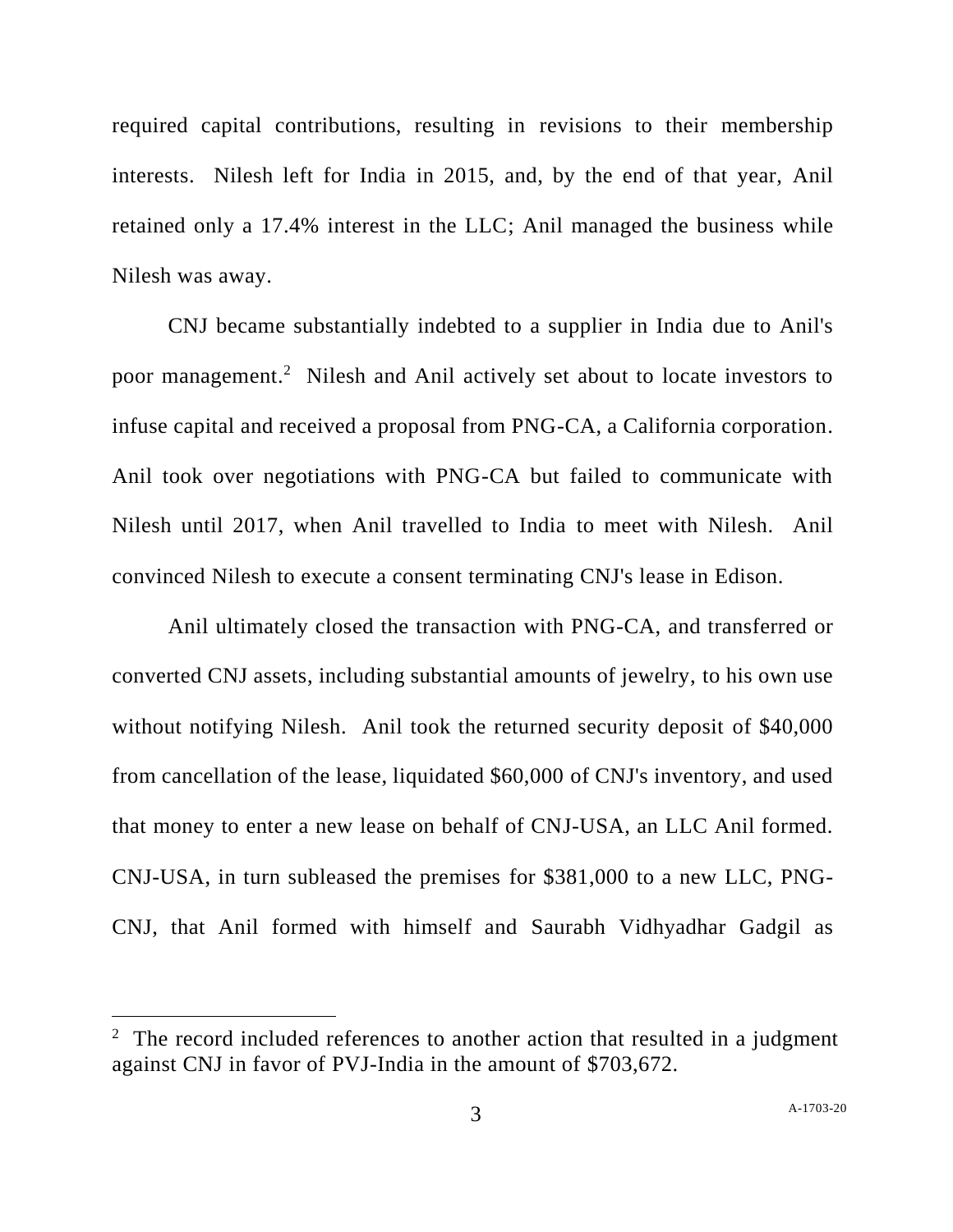members. PNG-CNJ continued to operate a jewelry store in Iselin. Plaintiffs also alleged that Haresh Soni came to New Jersey on their behalf to negotiate with Anil and resolve issues around CNJ's dissolution. The verified complaint attached an inventory of jewelry in the Edison store allegedly signed by Anil and Haresh.

Plaintiffs asserted causes of action for replevin, conversion, and fraud against Anil and PNG,<sup>3</sup> as well as claims against Anil pursuant to the Revised Uniform Limited Liability Company Act, N.J.S.A. 42:2C-1 to -17, and other common law causes of action. Represented by attorney Lawrence B. Sachs, defendants filed a joint answer denying the allegations.

After the judge entered an order on March 2, 2018, striking defendants' answer without prejudice for failure to provide discovery, plaintiffs moved in June to strike defendants' answer with prejudice and enter default. The motion was accompanied by Nilesh's "certification of proof," in which he claimed plaintiffs were entitled to judgment against all defendants "in the amount of \$481,000," computed as the sum of \$381,000 — the value of CNJ's interest in defendants' leasehold and improvements — together with \$100,000 Anil

<sup>&</sup>lt;sup>3</sup> The complaint named three separate business entities as defendants: PNG Jewelers, Inc., PNG-CNJ LLC d/b/a PNG Jewelers, and CNJ-USA, LLC.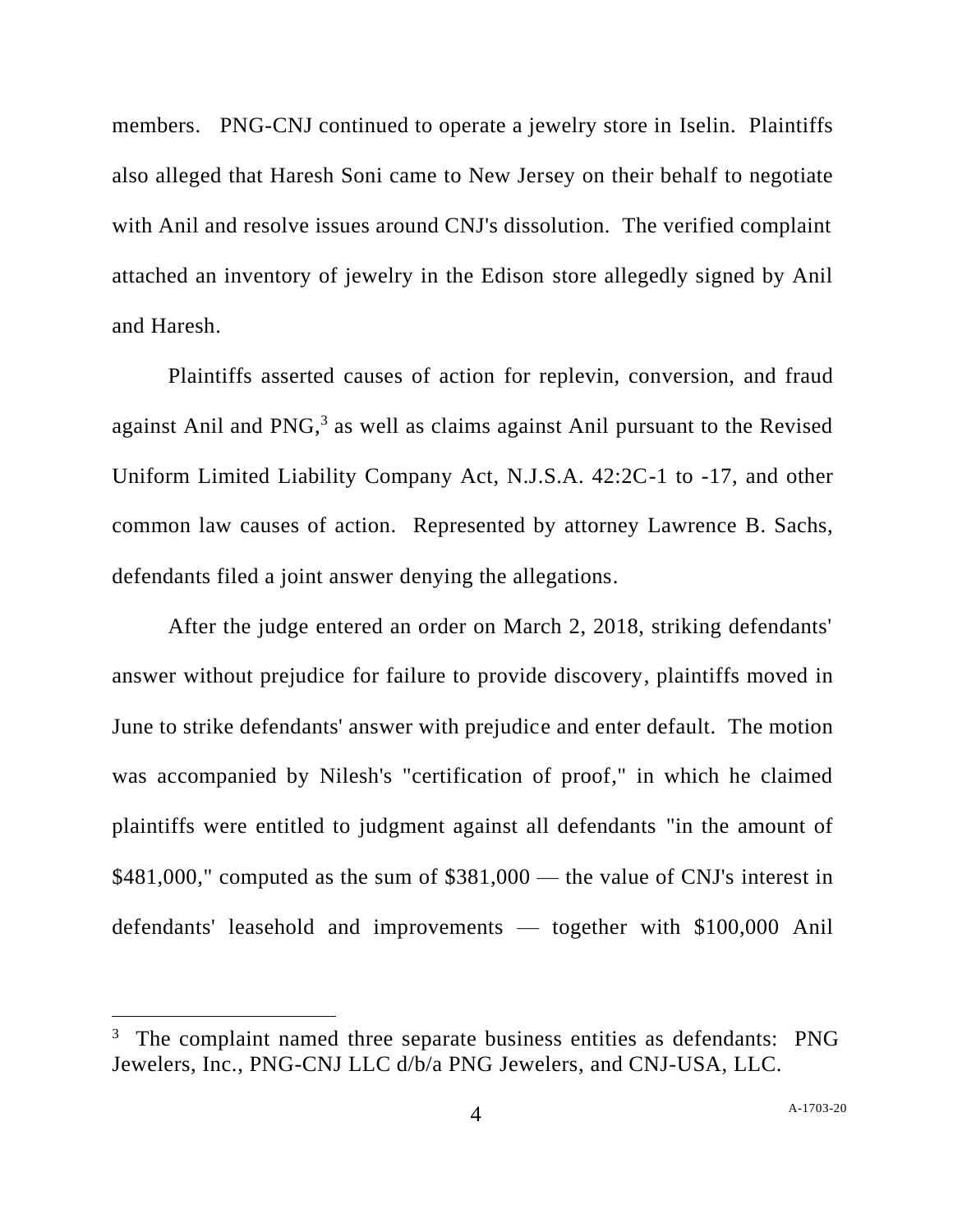deposited on the new lease. Nilesh also calculated Anil misappropriated an additional \$174,786.70 from CNJ, and plaintiffs sought judgment for \$655,786.70 against Anil.

The motion sparked a response from Sachs, who then served answers to interrogatories and responses to the document request, and cross-moved to restore defendants' pleading. Plaintiffs' counsel, however, outlined continued discovery deficiencies and urged the court to deny defendants' cross motion, suppress their answer pursuant to Rule  $4:23-5(a)(2)$ , and enter default judgment pursuant to Rule 4:43-2(b). The judge entered an order on August 6, 2018, that denied both plaintiffs' motion and defendants' cross-motion without prejudice. The order provided dates, all of which had already passed, by which defendants were to cure deficiencies in discovery responses.

Defendants moved to reinstate their answer in September, with Sachs certifying that fully responsive discovery was supplied. Plaintiffs opposed the motion. Their counsel certified that responses from the three defendant entities were identical to the responses served by Anil and were all certified by Anil. Sachs answered, claiming Anil was "the entity or individual responsible for responding . . . based upon his relationship and interest in all of the [d]efendant<sup>[]</sup> entities." The judge entered an order in January 2019 vacating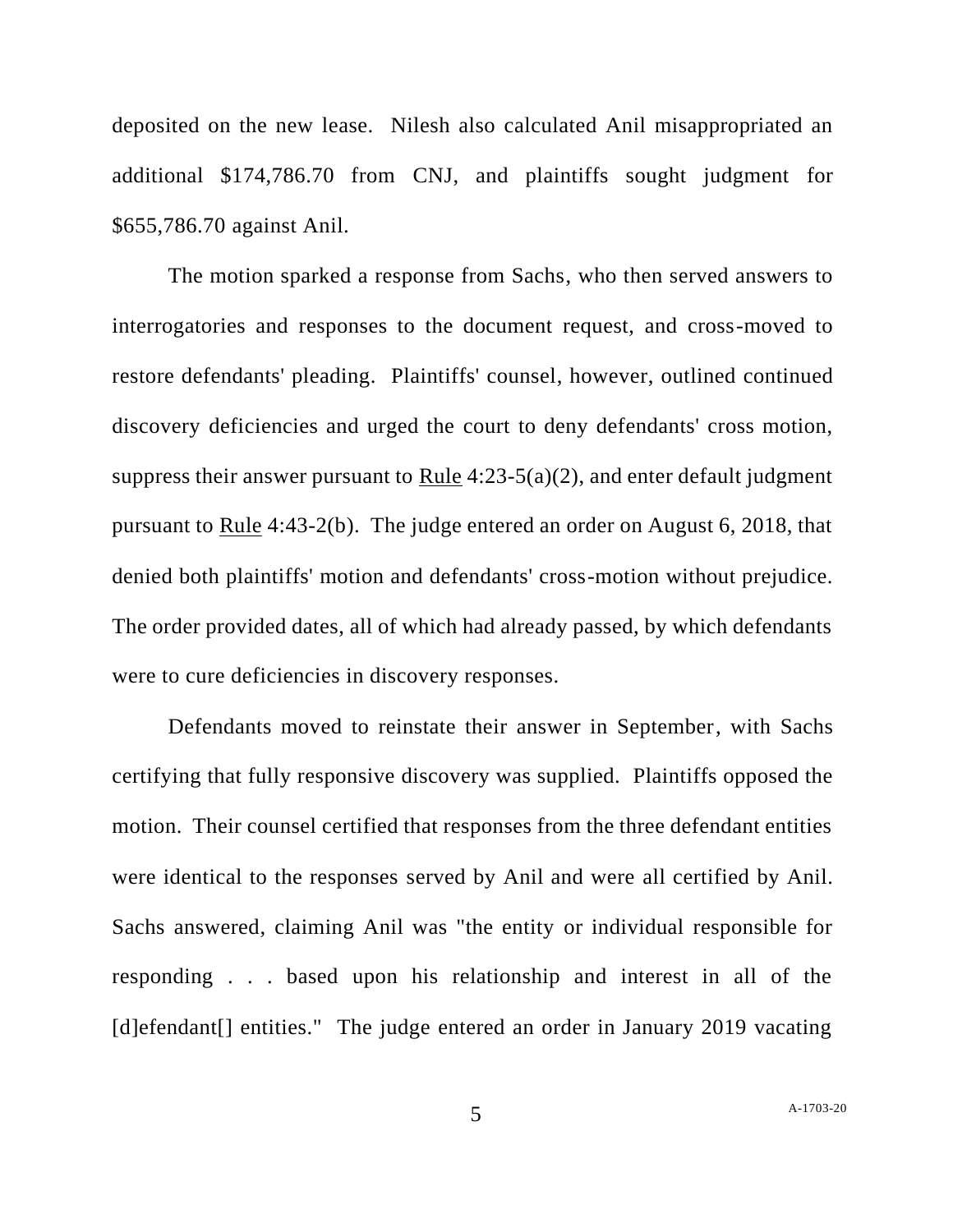his prior order suppressing defendants' pleading and restoring the matter to the trial list.

By March, plaintiffs again sought to strike defendants' answer and enter default because they were denied opportunities to depose Anil, Gadgil and a principal of PNG. Sachs responded, noting that "one of the [d]efendants resid[ed] in California," and he needed sufficient time to schedule the depositions. Sachs also noted that striking defendants' answer was inappropriate "since no [c]ourt [o]rder mandating the deposition has ever been entered." The judge entered such an order on June 7, 2019, that specifically said defendants' pleadings would be stricken for failure to comply. Anil was deposed on July 11.

When Sachs produced neither Gadgil nor a principal of PNG for deposition, plaintiffs again moved to strike the answer and enter default judgment against PNG for \$481,000, plus \$5,662.56 in counsel fees. The judge entered an order on October 8, 2019, striking PNG's answer and defenses "pursuant to R. 4:23-5(a)(1) and the ... the June 7, 2019 [o]rder,  $4$  and entering

<sup>&</sup>lt;sup>4</sup> Rule 4:23-5(a)(1) dismissals without prejudice, and Rule 4:23-5(a)(2) dismissals with prejudice, expressly apply to non-compliance with discovery obligations pursuant to Rule 4:17, pertaining to interrogatories, Rule 4:18, pertaining to demands for documents, and Rule 4:19, pertaining to demands for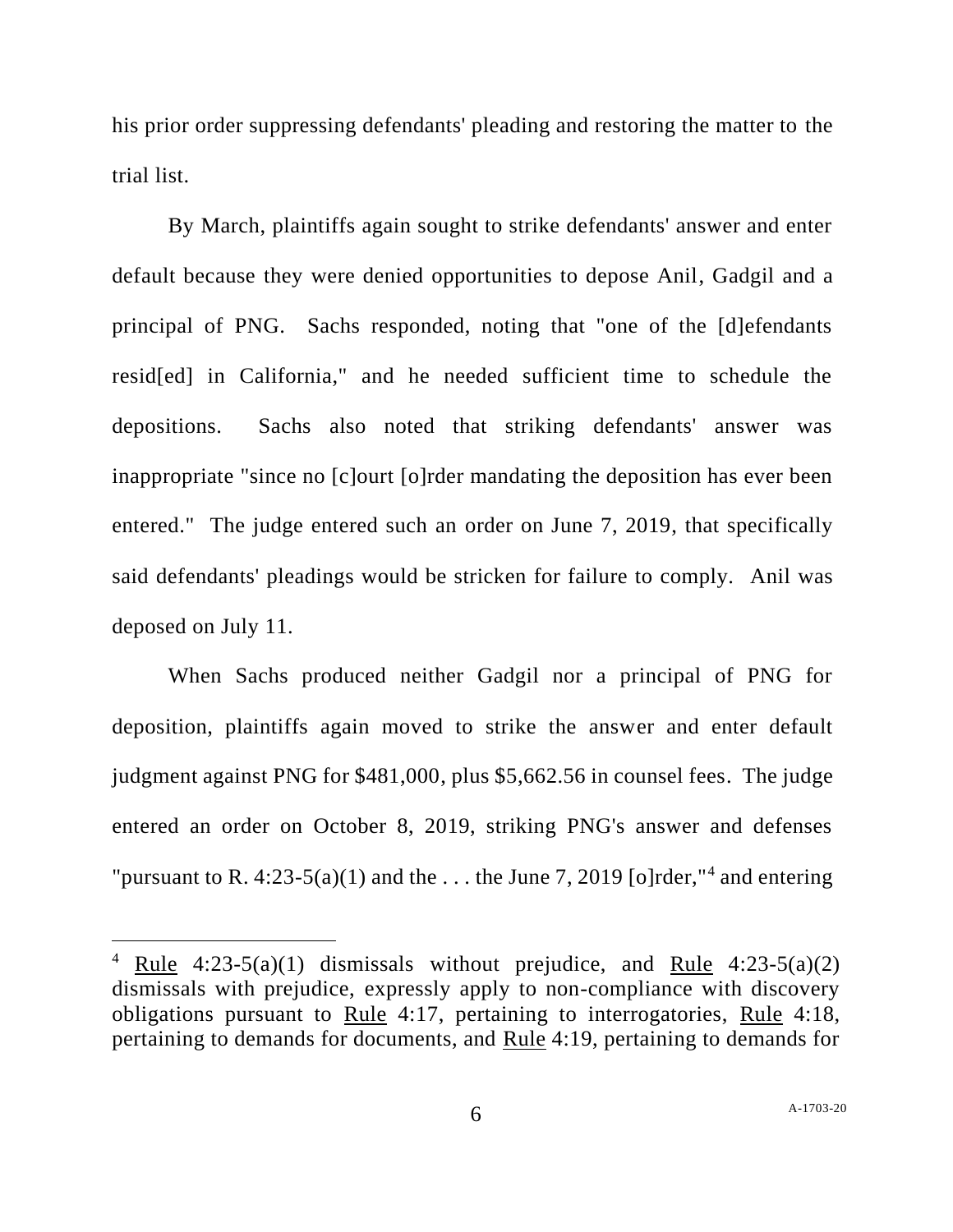judgment in that amount in plaintiffs' favor. Plaintiffs' counsel served a copy of the judgment on Sachs the following day.

On January 27, 2020, however, the judge entered an order "dismiss[ing the matter] without prejudice in favor of transfer to arbitration pursuant to the [o] perating [a] greement . . . executed between the parties, the [p] laintiff [] s having consented to the transfer." The order was brought on Sachs' application, and the court conducted oral argument, although we have not been provided with any transcript of the proceeding. PNG was included in the order referring the matter to arbitration.

#### (B)

The above was necessary prelude to the matter before us. In December 2020, represented by its current counsel, PNG moved to vacate the October 2019 default judgment pursuant to Rule 4:50-1(f). Counsel certified that he reviewed Sachs' file and there was no entry of default or notice of a proof hearing prior to entry of the judgment, as required by Rule 4:43-2, and even if

medical examinations. Neither subsection applied here. An order striking a party's answer and entering judgment by default for failure to comply with an order to appear at deposition would be entered pursuant to Rule 4:23-2(b)(3).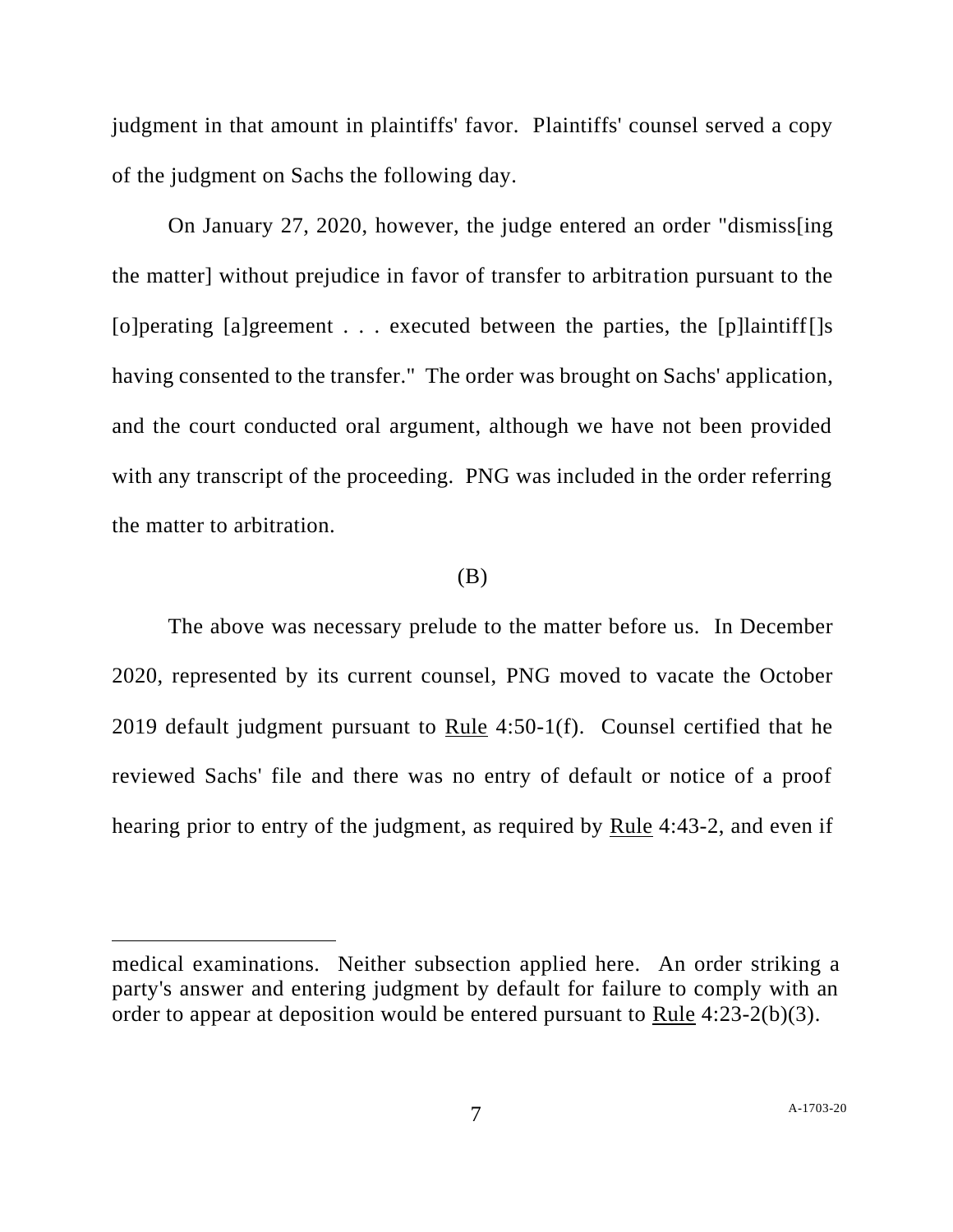Sachs' "file was incomplete," and the court issued the notices, "there [wa]s no evidence within Sachs' file indicating . . . PNG received notice of either."

The motion was supported by a certification of Rajendra Soni, a member of PNG's Board of Directors and its CEO from 2014 to February 2019. He detailed some of the negotiations between Anil and PNG but said Anil was "never . . . an employee or authorized agent of PNG." Rajendra said that Sachs emailed the company with plaintiffs' counsel's notification, in care of its California address, of a hearing in May 2017 on the order to show cause, along with a copy of the court's letter requiring personal attendance of the parties.<sup>5</sup>

Rajendra further certified that he was surprised when a copy of the lawsuit was served on him, because "PNG was never involved in any manner with respect to any negotiations or disagreements between Anil and Nilesh, or any CN[J] operations." He called Anil, who was also surprised, and on Anil's recommendation, PNG retained Sachs.

Rajendra attended the May 2017 hearing on the order to show cause with Sachs, who advised him afterwards "PNG's role in the matter was now complete." Rajendra certified: "[t]hereafter, no one contacted me, or spoke to me, or gave me any documents relating to PNG and this lawsuit." PNG-CNJ

<sup>5</sup> Gadgil is also named in plaintiffs' counsel's letter at the California address.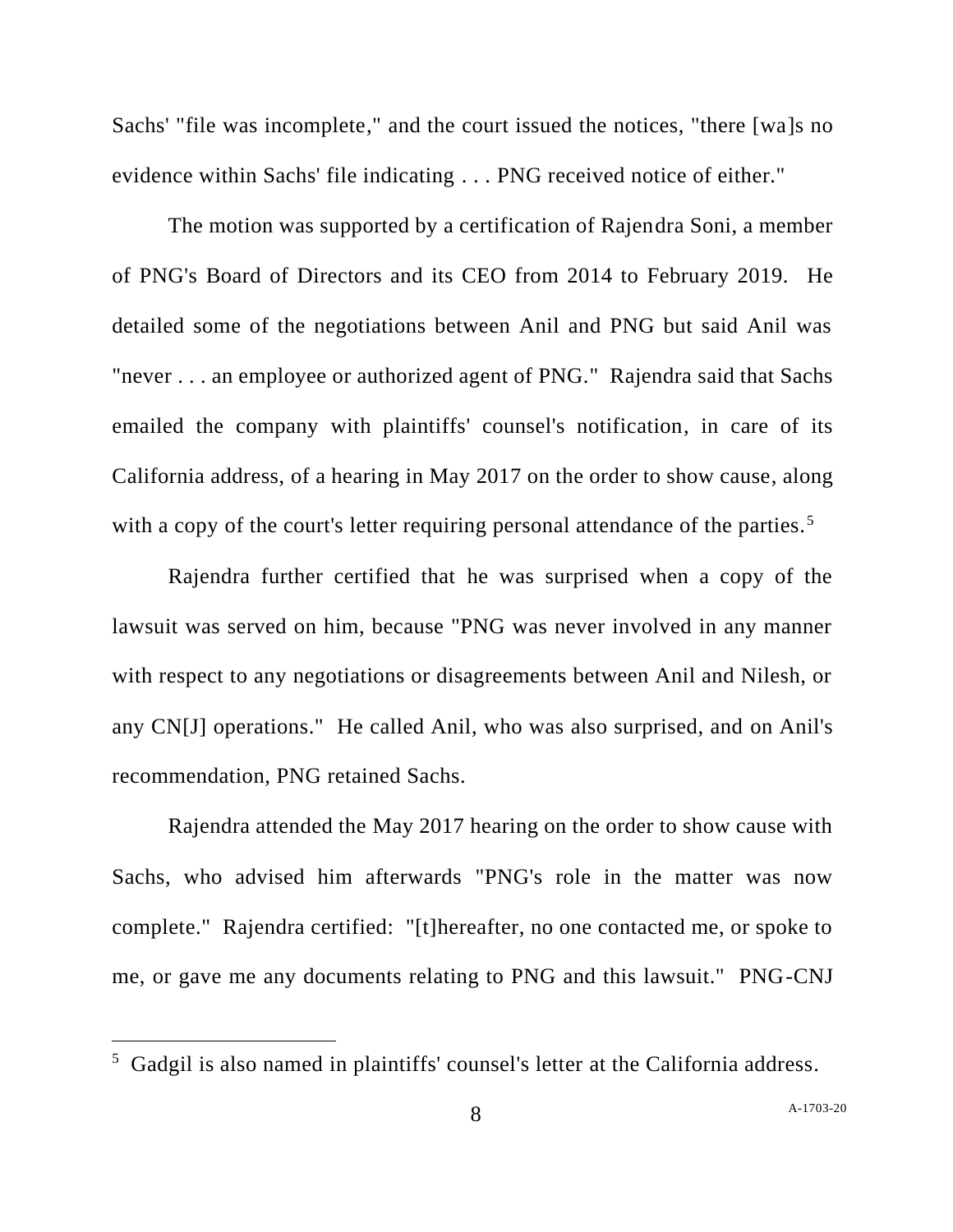conducted a jewelry business in Iselin, but it wound up operations in December 2018. PNG heard nothing further regarding the suit until the company was served in California with a federal district court complaint in 2020 seeking to enforce the New Jersey default judgment obtained by plaintiffs.

Anil also supplied an affidavit stating PNG was not involved in his disputes with Nilesh and CNJ. Anil said in 2019, when Sachs asked about potential deponents for PNG, Anil thought he meant PNG-CNJ, and Anil said he could be deposed as its agent. He never thought PNG was involved in the litigation, and never told Rajendra it was still involved after the May 2017 appearance on the order to show cause.

The motion was also supported by a certification from Sachs. He consented to accept service on all defendants, and, although he could not recall telling Rajendra PNG was no longer involved in the litigation, he did state that after the May 2017 hearing, his "communication with defendants was done through Anil, whom [he] believed (perhaps wrongly) was authorized to speak for all of the defendants." Sachs admitted that if Anil was not communicating with PNG about the litigation, it "could have believed that it was no longer involved."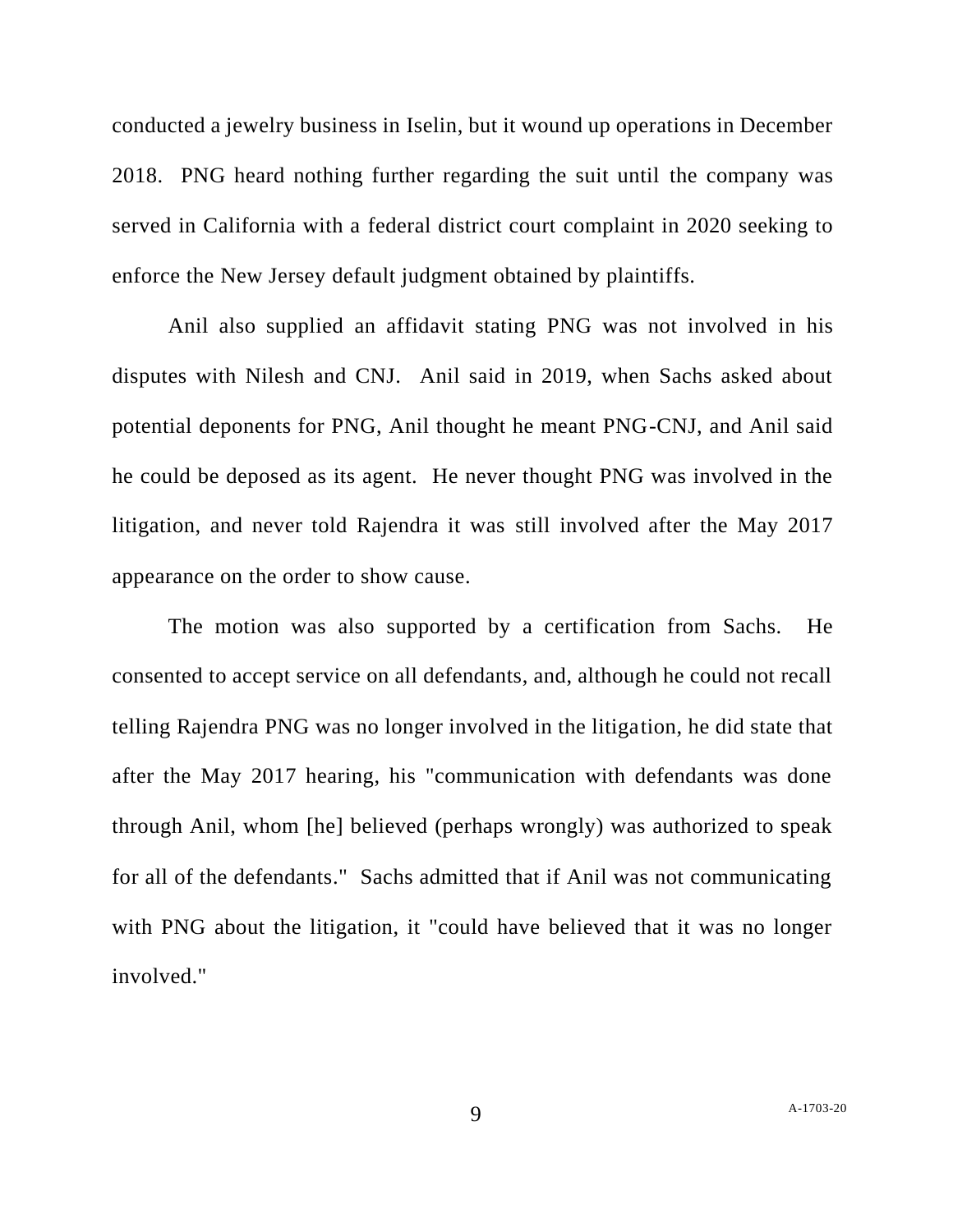Sachs could not recall ever contacting "any representative of PNG" about the deposition notices or the court's June 2019 order compelling depositions by a date certain; he "may have spoken to Anil, but there [was] no record of [him] doing so in [his] file." Sachs said when the depositions were rescheduled, he sent notice to Anil, through Anil's brother. He never sent a copy to PNG.

Sachs also certified that Anil told him PNG was no longer doing any business in the United States, and Sachs made no effort to contact the company in California. Sachs filed opposition to plaintiffs' motion for default judgment, advising the judge that he wished to be relieved of representing PNG "because [he] could not communicate with [it]." But Sachs admitted he never tried to contact PNG at its California address or conduct an internet search. After the judge entered default judgment, Sachs never sent PNG a copy because he "believed [it was] no longer doing business in the United States."

Lastly, Ashutosh Joshi, PNG's CEO after February 2019, certified that the company was a wholly owned subsidiary of an Indian company and maintained corporate headquarters and a retail store in California. That information was on its website. Joshi reiterated Sachs never contacted anyone at the company regarding depositions, and no one knew the court ordered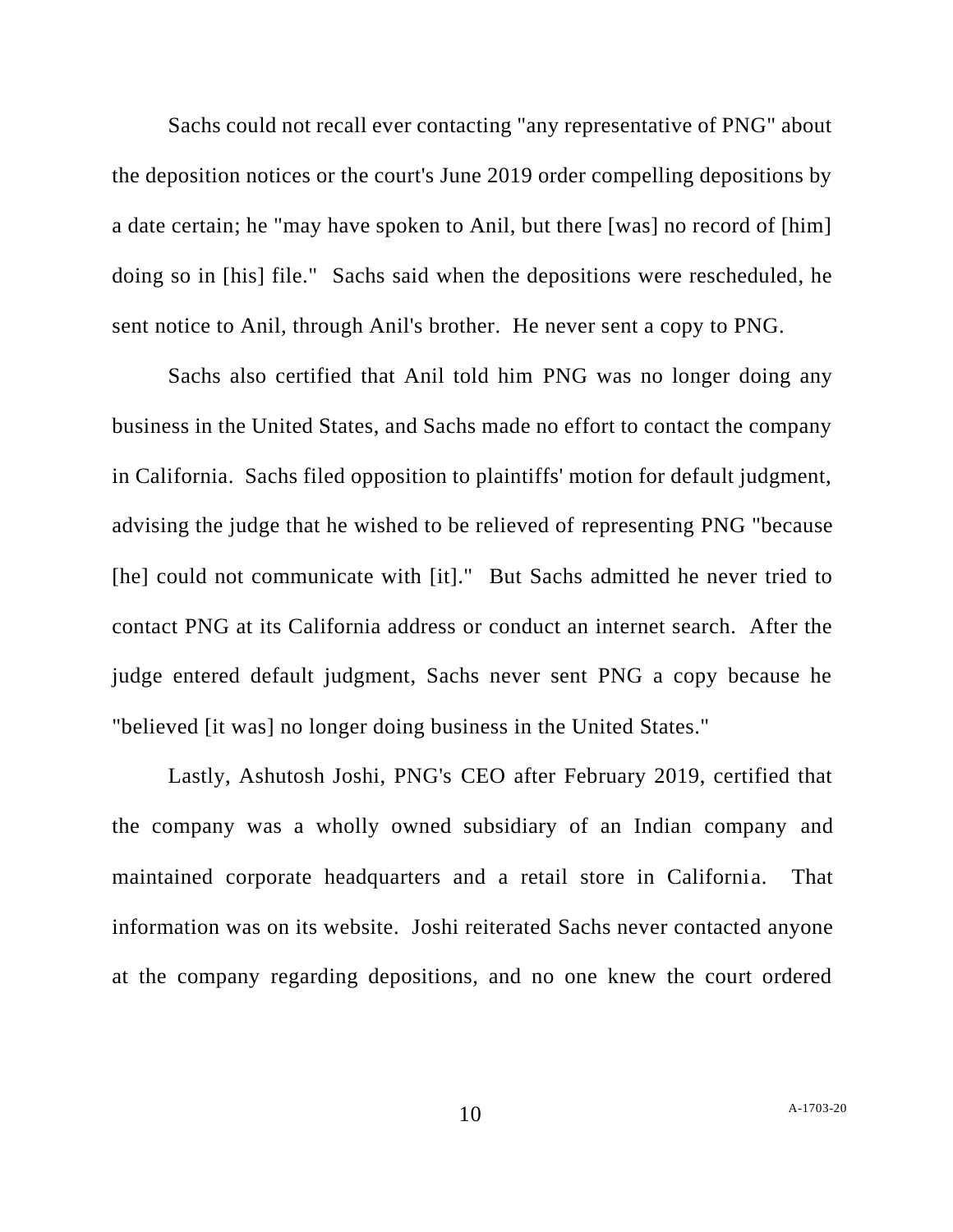depositions or entered default judgment. Joshi again said that PNG was not involved in the dispute between Nilesh and Anil over CNJ.

Plaintiffs' opposition relied primarily on the procedural history set forth in I(A) above. Additionally, Nilesh certified that plaintiffs had since decided to abandon arbitration and dismissed their claims against Anil, relying, in part, on the judgment against PNG. He asserted plaintiffs would suffer prejudice if the judgment was vacated.

A different judge considered PNG's motion to vacate and rendered an oral opinion denying the motion after hearing argument. The judge concluded PNG was in the best position to gather information from Sachs, who it retained as its counsel, yet it failed to keep in contact with Sachs or confirm it was no longer involved in the litigation. Because fourteen months had passed since entry of judgment, PNG needed to demonstrate exceptional circumstances to vacate the judgment under Rule 4:50-1(f). The judge noted attorney fault "generally doesn't meet the standard for either excusable neglect or . . . exceptional circumstances." She also found Sachs' current certification was "at odds with prior representations made during the pendency of the litigation," and contradicted Rajendra's certification.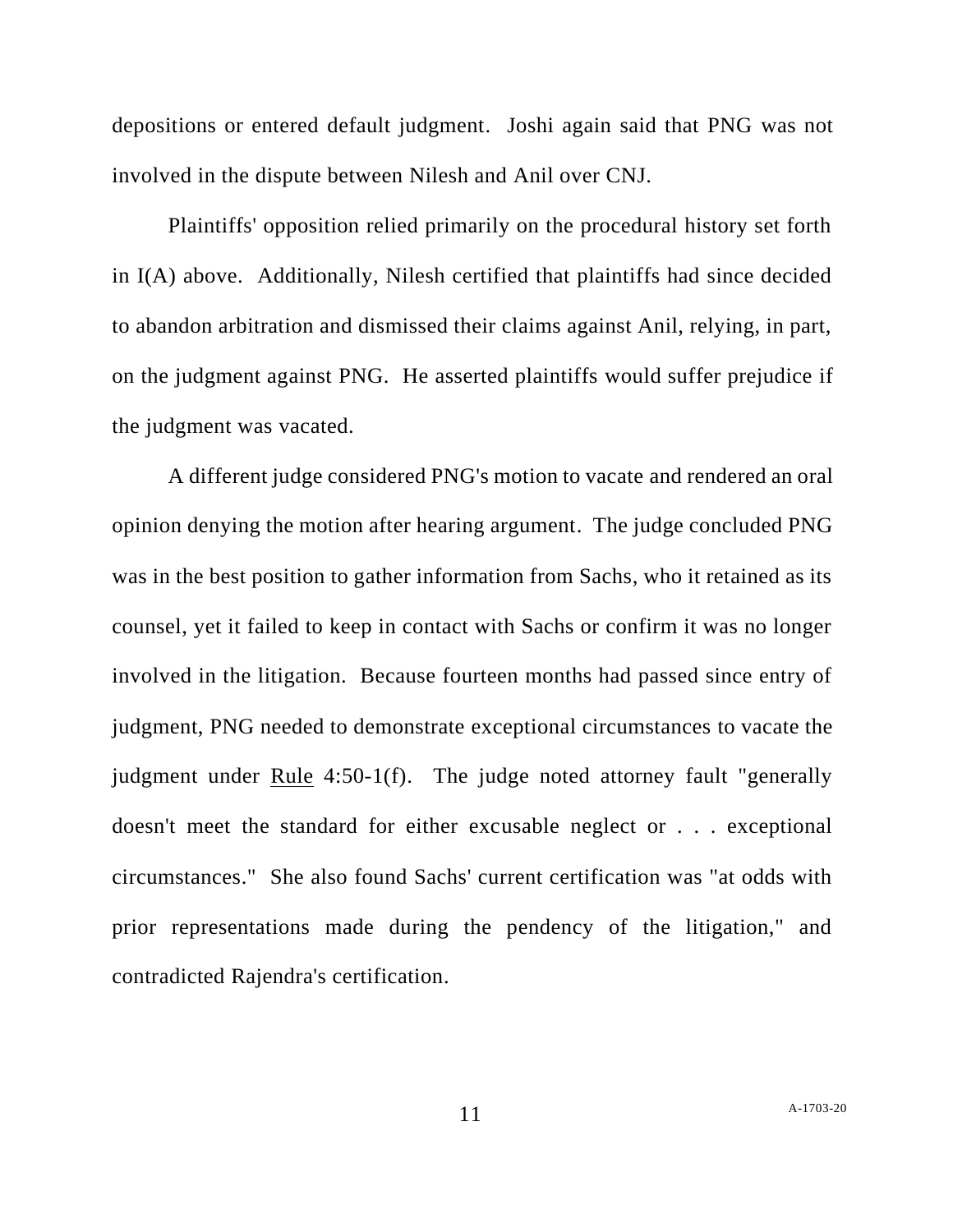The judge stayed execution on the judgment after the parties reached agreement on staying the federal suit in California. This appeal followed.

II.

Rule 4:50-1 provides grounds by which the court may relieve a party "from a final judgment or order." "The rule is 'designed to reconcile the strong interests in finality of judgments and judicial efficiency with the equitable notion that courts should have authority to avoid an unjust result in any given case.'" US Bank Nat'l Ass'n v. Guillaume, 209 N.J. 449, 467 (2012) (quoting Mancini v. EDS , 132 N.J. 330, 334 (1993)). "A court should view 'the opening of default judgments . . . with great liberality,' and should tolerate 'every reasonable ground for indulgence . . . to the end that a just result is reached.'" Mancini, 132 N.J. at 334 (quoting Marder v. Realty Constr. Co., 84 N.J. Super. 313, 319 (App. Div.), aff'd, 43 N.J. 508 (1964)). "The trial court's determination under the rule warrants substantial deference[] and should not be reversed unless it results in a clear abuse of discretion." Guillaume, 209 N.J. at 467 (citing DEG, LLC v. Twp. of Fairfield, 198 N.J. 242, 261 (2009); Hous. Auth. of Morristown v. Little, 135 N.J. 274, 283 (1994)).

The court may provide relief from final judgment for "any . . . reason justifying relief from the operation of the judgment or order." R. 4:50-1(f). "No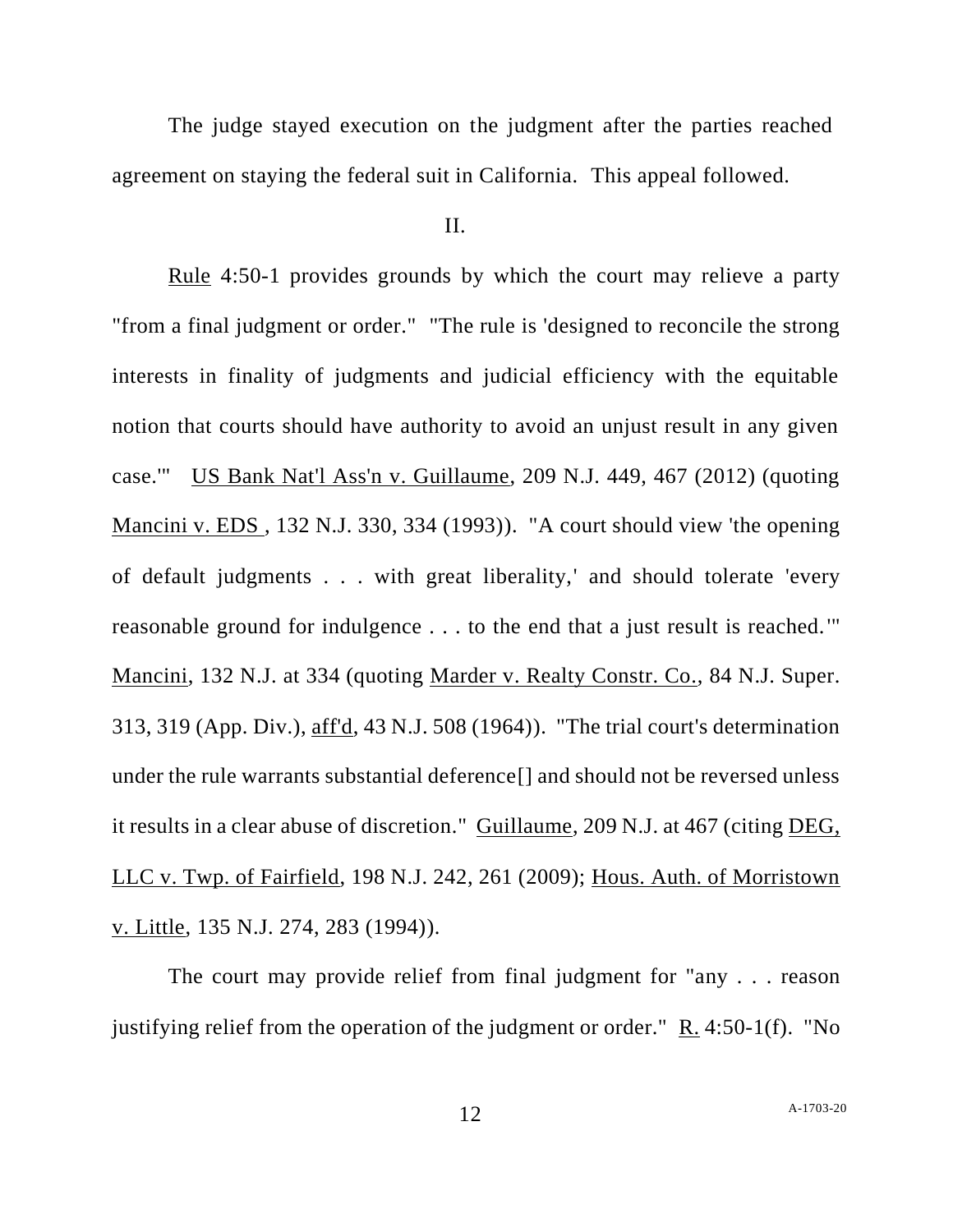categorization can be made of the situations which would warrant redress under subsection (f).  $\ldots$  [T]he very essence of (f) is its capacity for relief in exceptional situations. And in such exceptional cases its boundaries are as expansive as the need to achieve equity and justice." DEG, 198 N.J. at 269–70 (alteration in original) (quoting Ct. Inv. Co. v. Perillo, 48 N.J. 334, 341 (1966)). The use of subsection (f) is "limited to 'situations in which, were it not applied, a grave injustice would occur.'" Guillaume, 209 N.J. at 484 (quoting Little, 135 N.J. at 289). Deciding whether to grant relief under subsection "(f) calls for the exercise of sound discretion, 'guided by equitable principles, and in conformity with the prescription that "any doubt should be resolved in favor of the application to set aside the judgment to the end of securing a trial upon the merits."'" Davis v. DND/Fidoreo, Inc., 317 N.J. Super. 92, 100–01 (App. Div. 1998) (quoting Goldfarb v. Roeger, 54 N.J. Super. 85, 92 (App. Div. 1959)).

The motion judge concluded Sachs' certification contradicted Rajendra's claim that Sachs told him PNG was no longer involved in the litigation after the May 2017 hearing on the order to show cause. However, Sachs only said he did not recall that conversation. Far more important were Sachs' admissions, uncontradicted on this record, that he never contacted PNG directly after the order to show cause, never notified it directly about the need to sit for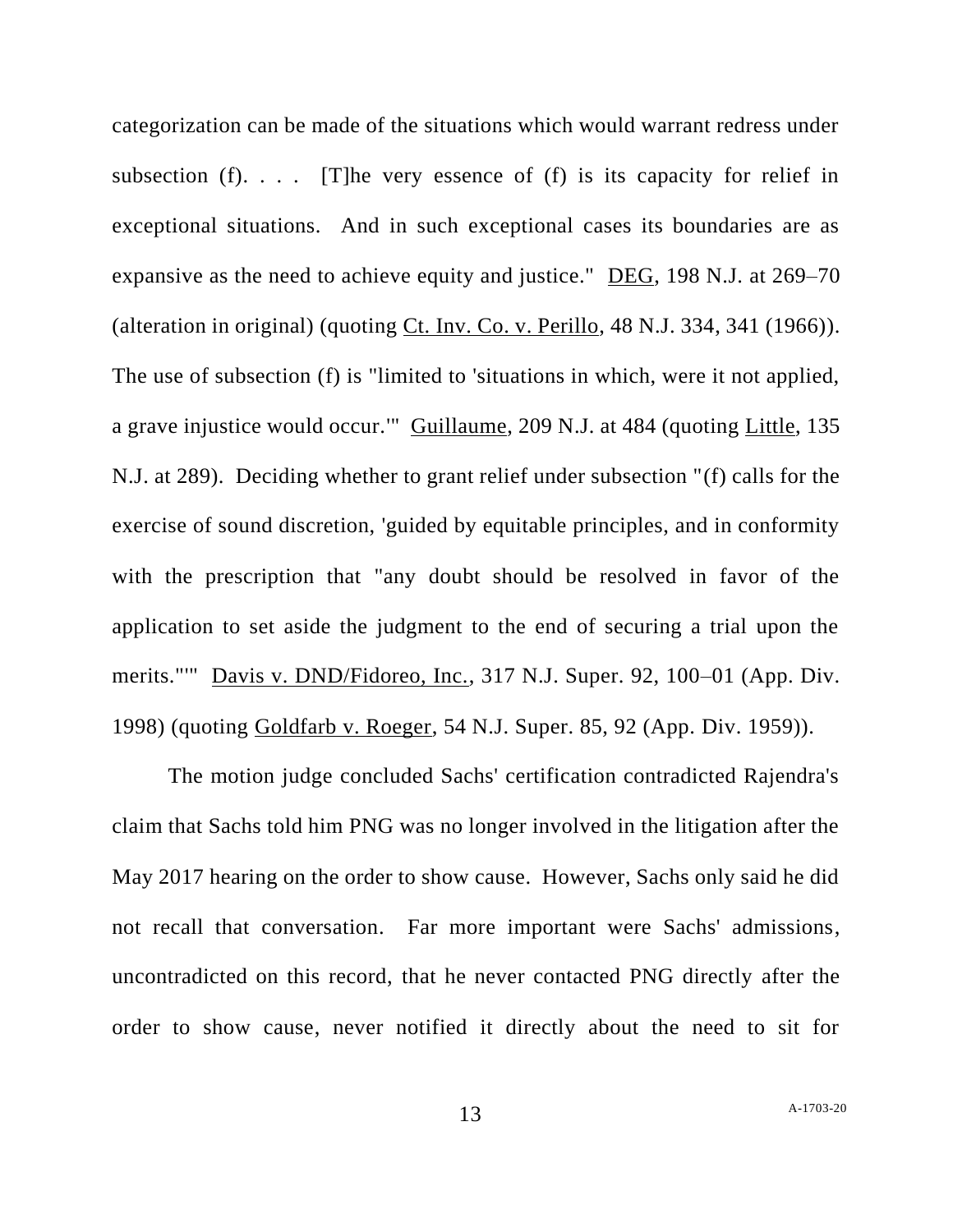depositions, and never notified PNG of the default application. Instead, Sachs only contacted Anil, relying on Anil's self-professed claim that he had authority to speak on behalf of all defendants.

The judge found Sachs' certification contradicted prior representations the attorney made during the litigation. However, Sachs' representations that Anil had authority to speak for all defendants were premised on Anil's misrepresentations, not on Sachs' own investigation of PNG's independent status as a California corporation or the interrelationships, if any, between his clients. Indeed, the motion judge failed to recognize the tenuous ethical position Sachs was in, since it is apparent from reading the complaint that Anil's interests and those of PNG were potentially adverse.

We have repeatedly considered whether an attorney's negligence provides grounds for relief under subsection (f). In Parker v. Marcus, the plaintiff's complaint was dismissed when he failed to appear for arbitration; his attorney never notified him to appear, and thereafter lied about the ongoing progress of the litigation. 281 N.J. Super. 589, 591–92 (App. Div. 1995). We said that in considering relief under subsection (f), a court must consider: "(1) the extent of the delay in making the application; (2) the underlying reason or cause; (3) the fault or blamelessness of the litigant; and (4) the prejudice that would accrue to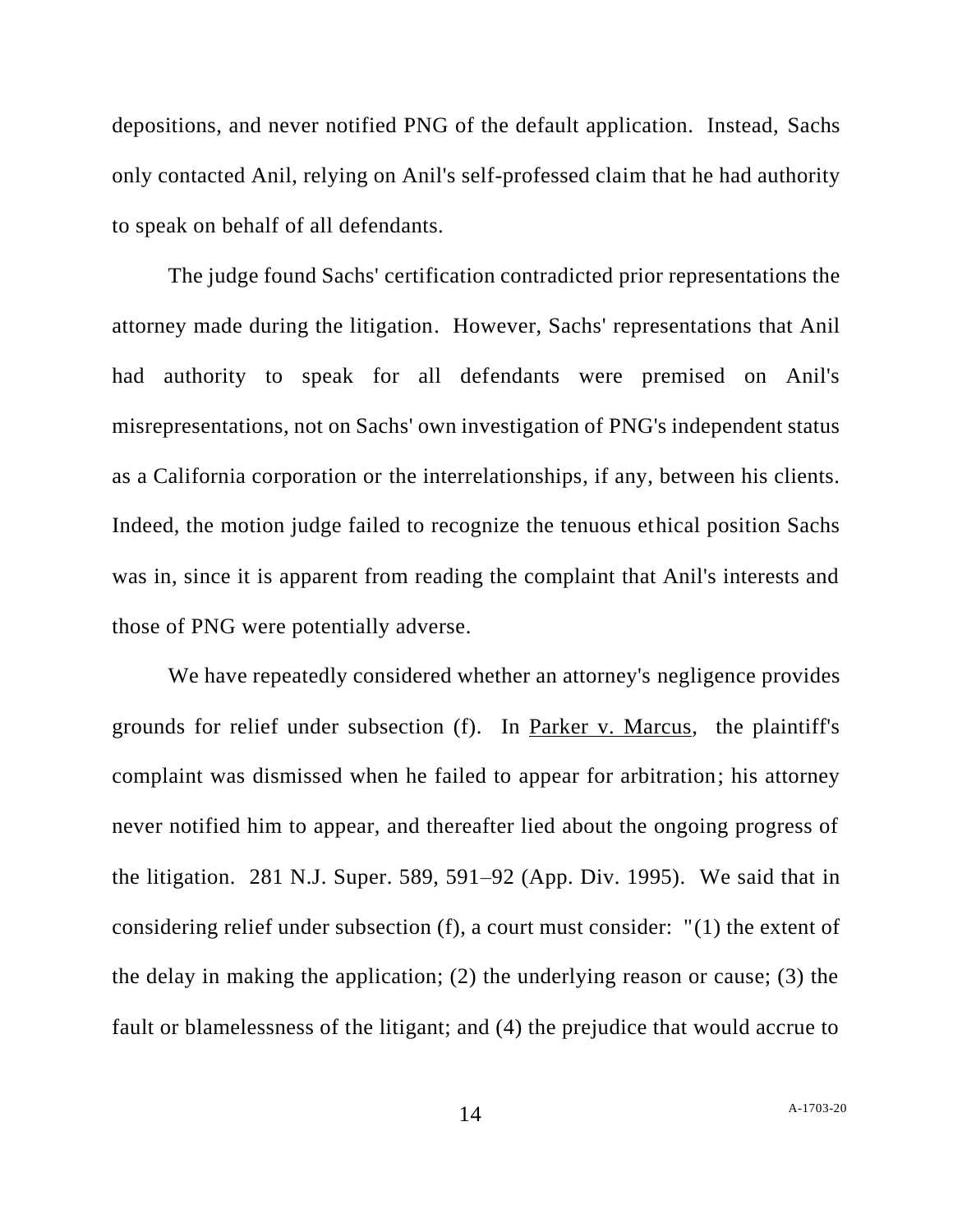the other party." Id. at 593 (citing Jansson v. Fairleigh Dickinson Univ., 198 N.J. Super. 190, 195 (App. Div. 1985)). We rejected the defendant's argument that reinstatement of the complaint was unduly prejudicial, reversed the dismissal and remanded the case for further proceedings. Id. at 595.

In Jansson, as in this case, the court dismissed a pleading — the plaintiffs' complaint — for a discovery dereliction. 198 N.J. Super. at 193. Three years later, a different attorney moved to reinstate the complaint, and, applying the factors cited above, we granted that relief, finding the plaintiffs "were, themselves, entirely blameless." Id. at 195; see also Ridge at Back Brook, LLC v. Klenert, 437 N.J. Super. 90, 98–99 (App. Div. 2014) (citing Jansson factors and holding they were applicable in considering whether a pro se litigant's negligent representation of his interests justified relief from judgment).

We find another reason to grant PNG relief which the judge failed to address. "Our Rules prescribe a two-step default process, and there is a significant difference between the burdens imposed at each stage. When nothing more than an entry of default pursuant to Rule 4:43-1 has occurred, relief from that default may be granted on a showing of good cause." Guillaume, 209 N.J. at 466–67 (citing R. 4:43-3). Final judgment by default may be entered only after default has been entered, "but not simultaneously therewith." R. 4:43-2.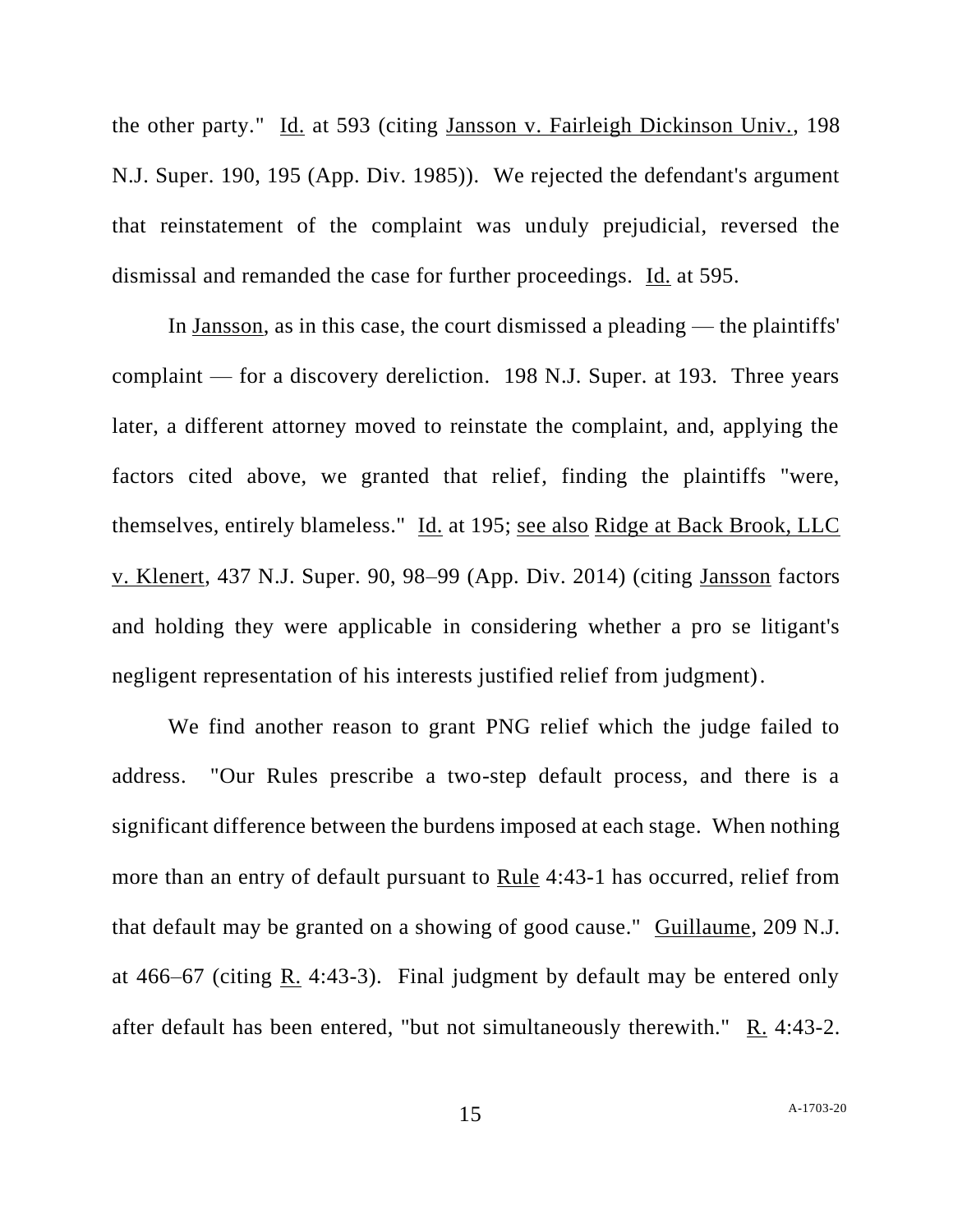Here, plaintiffs' single motion sought the striking of PNG's answer for failing to sit for depositions, entry of default, and entry of default judgment, which was clearly improper.

In certain limited circumstances, judgment by default may be entered by the clerk. R. 4:43-2(a). Otherwise, the party seeking judgment must move before the court, upon notice to all parties, to enter default judgment, and the court may conduct a proof hearing; the defaulting party or its representative is entitled to notice of the proof hearing. R. 4:43-2(b). Based on the record before us, it is apparent that plaintiffs never complied with these procedures to secure default judgment.<sup>6</sup>

Moreover, even if the default judgment were properly entered under Rule 4:23-2(b)(3), a successful plaintiff may be required to furnish some proof on the merits to show entitlement to the relief demanded based on the cause of actin pled in the complaint, and to prove the quantum of damages. See, e.g., Slowinski v. Valley Nat'l Bank, 264 N.J. Super. 172, 183 (App. Div. 1993).

 $6\,$  We reject the assertion plaintiffs made at argument that this issue was never raised by PNG. Although not asserted during oral argument before the motion judge or repeated in its brief on appeal, the procedural infirmities in this case were specifically noted in PNG's counsel's certification in support of the motion to vacate default judgment.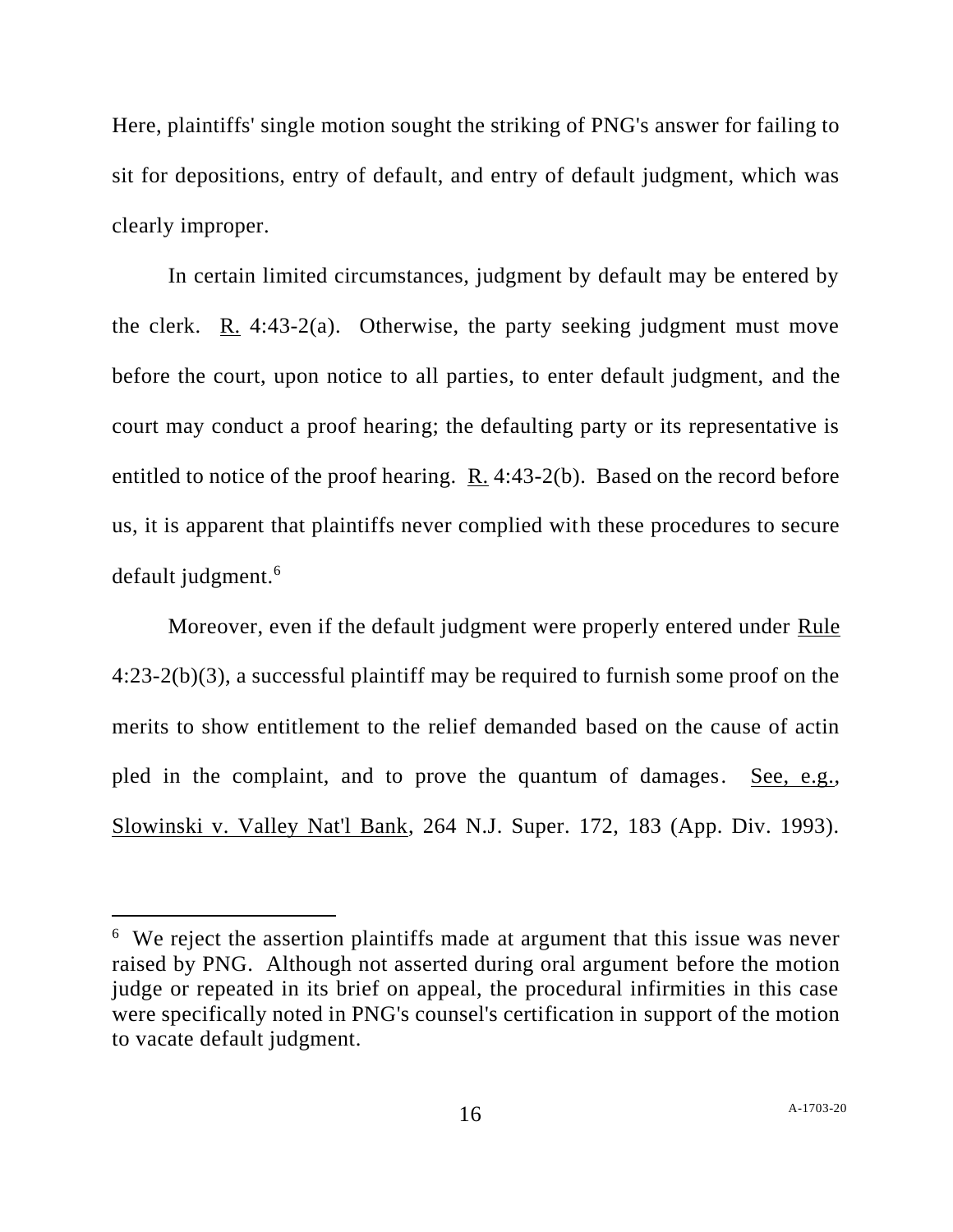Judgment in plaintiffs' favor on its claims against PNG for fraud and conversion were not established by the documents in the record before us and should not have been entered without a proof hearing.<sup>7</sup>

In Nowosleska v. Steele, we reversed the denial of a motion to vacate default judgment entered against the defendants in an ejectment action. 400 N.J. Super. 297, 300, 306 (App. Div. 2008). We noted:

> A court's liberality in vacating default judgments is justified, since a default judgment is based on only one side's presentation of the evidence without due consideration to any countervailing evidence or point of view, and, thus, may not be a fair resolution of the dispute. As a result, on a motion to vacate a default judgment, "[a]ll doubts . . . should be resolved in favor of the parties seeking relief."

> [Id. at 303 (alteration in original) (quoting Mancini, 132 N.J. at 334).]

In this case, the motion judge failed to resolve any doubts in favor of PNG; she did the opposite. In so doing she mistakenly exercised her discretion and denied the motion to vacate the default judgment entered against PNG. We

 $<sup>7</sup>$  The replevin claim was apparently resolved because early in the litigation, the</sup> court ordered whatever jewelry was in the safe at CNJ and under Anil's control to be retained and not disposed of by the parties. It is unclear what happened to that jewelry.